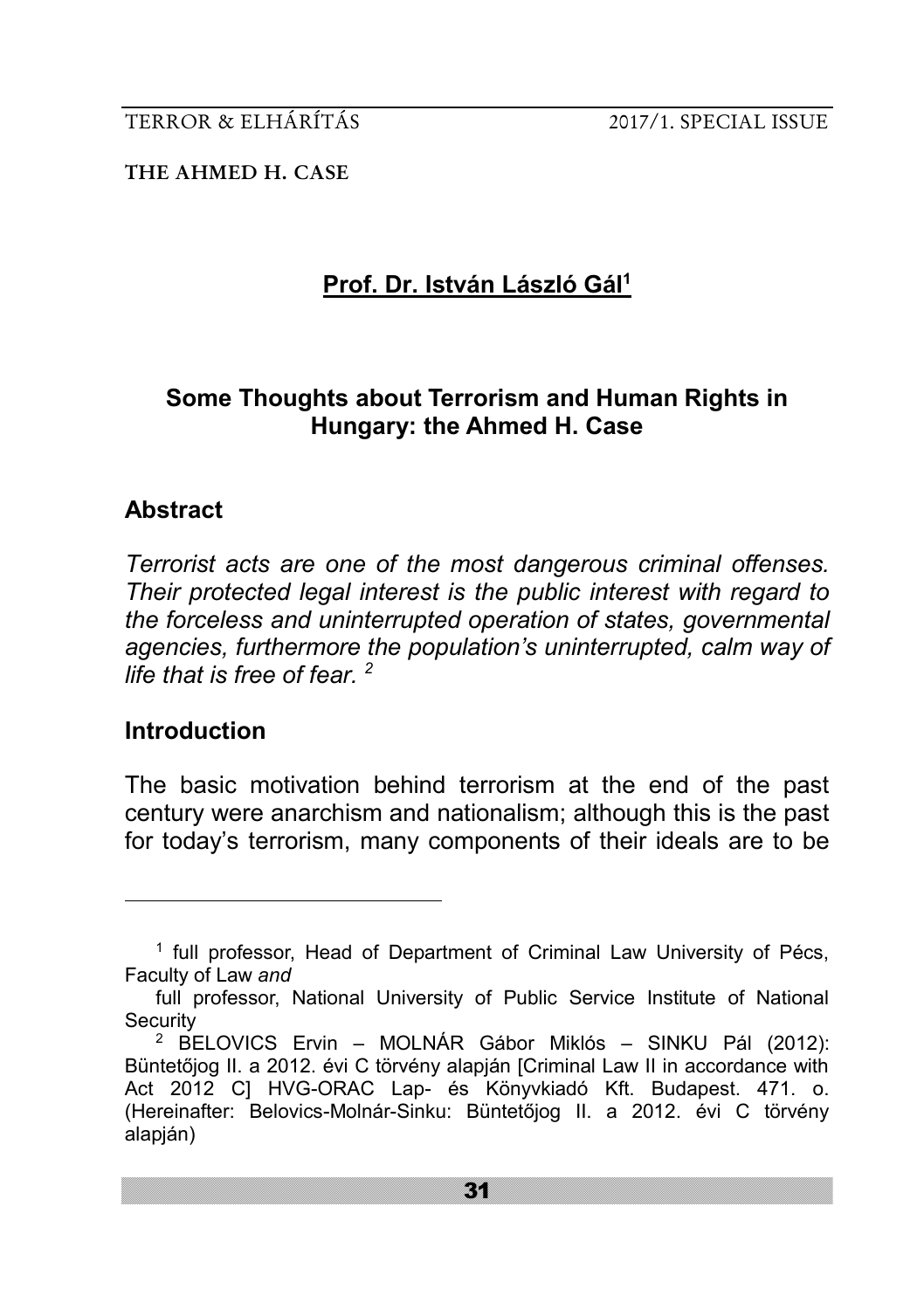#### **THE AHMED H. CASE**

<u>.</u>

seen in the justification of terrorist acts in following eras and are the motivating power behind those acts. Their set of instruments differed as well (daggers, poison, bombs), they committed a sequence of attacks against Heads of States and monarchs – from the French president Carnot at the top of the list down to Queen Elisabeth. <sup>3</sup> Nevertheless, it can be stated that terrorism is distinctly a phenomenon of the  $20<sup>th</sup>$  century and has developed into a severe problem after World War II and in three main geographic regions: Western Europe, the Middle East and Latin America.

"Terrorism is the systematic use of force or threats to use force drawing upon different ideologies, abiding by a specific logic and taking on different forms. Its aim is to achieve political endeavours by developing opportunism amongst victims, the audience, within the state and the society. The declared objective usually is of political, ideological, religious, ethnic etc. nature enforcing a radical change; a sequence of acts applied in order to achieve the objective. However, the tool used for the achievement is a common and violent criminal offense." <sup>4</sup> The most crucial challenges to be faced in the future are nuclear terrorism, ecoterrorism, biological terrorism, cyber terrorism as well as the acts of radical religious terrorist groups, which have to be seen as an increasingly serious problem. Studies addressing terrorism agree that it is mainly a political phenomenon based on both structural and psychological factors. It is considered that

<sup>3</sup> SZÖVÉNYI György (1998): A terrorizmus jellegzetességei az ezredfordulón. [The characteristics of terrorism at the turn of the millennium] Európai Tükör, 1998. 3. szám 92. o.

<sup>&</sup>lt;sup>4</sup> KORINEK László (2006): A terrorizmus. [Terrorism.] In: Kriminológia – Szakkriminológia [Criminology]: Eds: Gönczöl, K. – Kerezsi, K. – Korinek, L. – Lévay, M. CompLex Kiadó. Budapest. 447. o.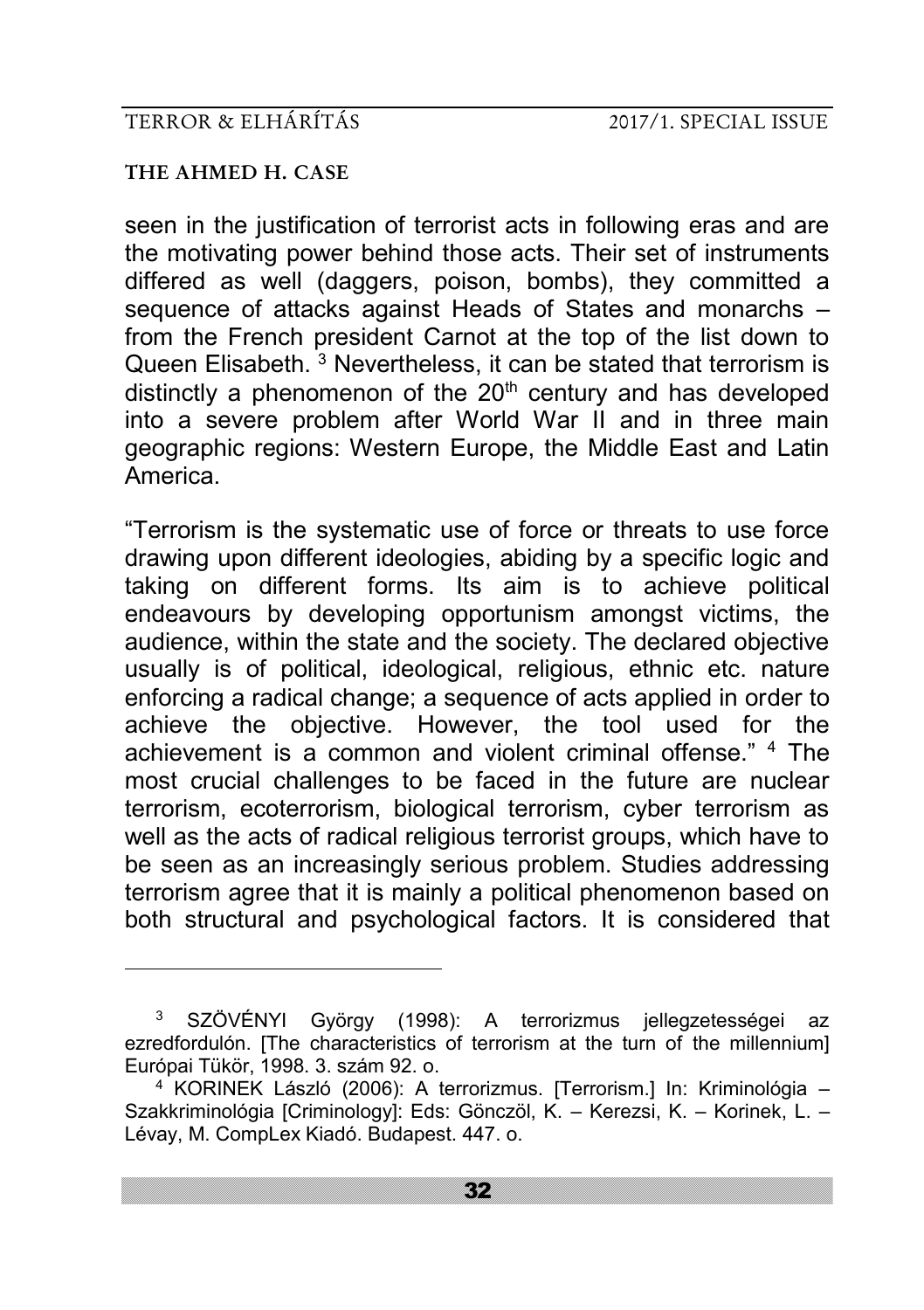#### **THE AHMED H. CASE**

<u>.</u>

modernisation, democracy and tension undealt with may lead to conditions resulting in terrorism.

The danger in terrorist acts lie in their unpredictability and in their fast and mobile striking effect. The change between the terrorism of previous eras and today's terrorism is based on quality but the main differences developed through history. <sup>5</sup> 9/11 can be considered as a main turning point in the history of terrorism (and potentially in the history of mankind). The structure and the method of financing terrorist organisations have changed.

In the past 50 years, when this phenomenon started to become an unprecedented threat, many international conventions have been emerged in connection with terrorist acts, which were fully implemented into the Hungarian Criminal Code.<sup>6</sup>

Terrorism is such a crime, which is strongly affected to the human rights, and the policy of war on terror is also strongly affected to human rights too.<sup>7</sup> "In the War on Terrorism, what becomes of international human rights? It seems beyond dispute that the war model poses a threat to international human rights, because honoring human rights is neither practically possible nor theoretically required during war."<sup>8</sup> "Terrorism aims at the very destruction of human rights, democracy and the rule of law. It

<sup>5</sup> GERGELY Attila (1994): A terrorizmus természetrajza. [The nature of terrorism.] Kapu, 1994. 10-11. szám 92. o.

<sup>6</sup> See more: KASZNÁR Attila (2017): A terrorizmus megjelenése Magyarországon az 1970-es és 1980-as években Terror & Elhárítás 2017. 1-2. szám 98-101. o.

<sup>7</sup> See more: KŐHALMI László (2015): Az önvédelmi korrupció koncepciója. Jura. 21. évf. 1. szám 65-69. o.

<sup>8</sup> LUBAN, David (2002): The War on Terrorism and the End of Human Rights (In: Philosophy & Public Policy Quarterly Vol 22. No. 3. 2002. 13. p.)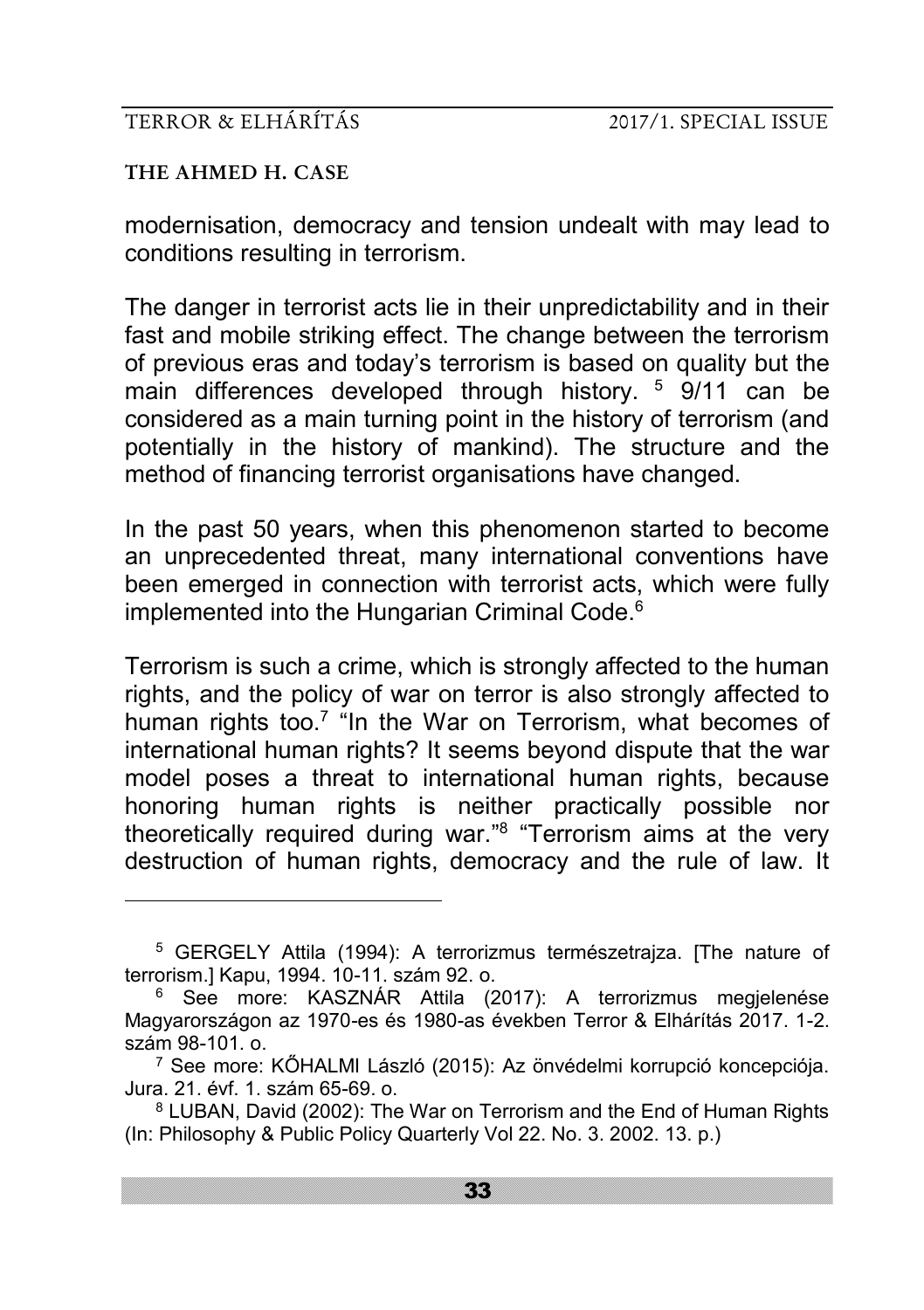#### **THE AHMED H. CASE**

-

attacks the values that lie at the heart of the Charter of the United Nations and other international instruments: respect for human rights; the rule of law; rules governing armed conflict and the protection of civilians; tolerance among peoples and nations; and the peaceful resolution of conflict. Terrorism has a direct impact on the enjoyment of a number of human rights, in particular the rights to life, liberty and physical integrity. Terrorist acts can destabilize Governments, undermine civil society, jeopardize peace and security, threaten social and economic development, and may especially negatively affect certain groups. All of these have a direct impact on the enjoyment of fundamental human rights."9

"A 2009 study conducted by the University of North Carolina concluded that the most commonly utilized counter-terrorism tactics, such as extrajudicial killings, torture, forced disappearances, and political imprisonment are, in fact, themselves acts of terror. To terrorize in the name of combating terrorism is ironically hypocritical. When counter-terrorists use the tactics of terrorists in order to counter terror, they descend to their moral level and just add more terror to the world. And if that were not enough, when counter-terrorists terrorize people, they generate more terrorists. In addition to civilian casualties, governments insidiously conspire to abuse other basic rights in the name of fighting terrorism; they tighten security to an unreasonable degree, impose petty rules and regulations, and censor the masses, hence, creating police states devoid of freedom and instilled with fear - the perfect breeding grounds for terrorism. Thus, we are faced with a vicious cycle: counter-

<sup>9</sup> http://www.ohchr.org/Documents/Publications/Factsheet32EN.pdf (17. 09. 2017.)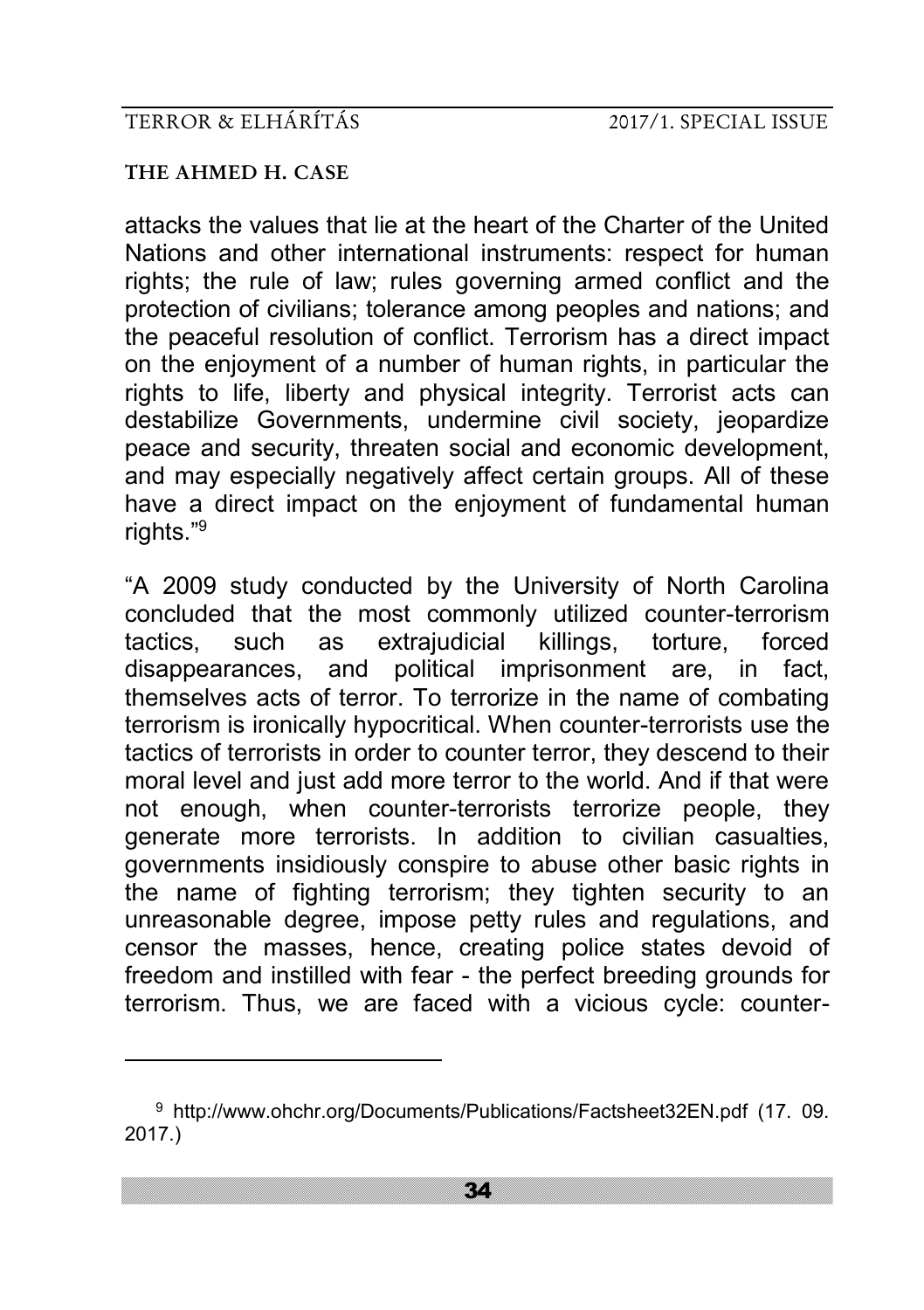**THE AHMED H. CASE**

terrorism breeds more terrorism, and then more terrorism breeds more counter-terrorism, and so on, ad infinitum."<sup>10</sup>

In my paper I will examine the current legal background and law enforcement measures in the field of the fight against terrorism, keep tabs specially on the terrorist financing worldwide and in Hungary.

# **The Ahmed H. case**

<u>.</u>

In the past 5 years (2012-2017) an average of 3 terrorist acts took place in Hungary. However, these cannot be seen as terrorist acts in "classic" criminological terms, but as criminal offenses, which have been declared as terrorist acts by the increasingly spreading scope of criminal law. Pursuant to the Hungarian criminal law the common criminal offenses listed in the section "Acts of Terrorism" of the Criminal Code have been declared as terrorist acts, when e.g. the objective of the perpetrator is to intimidate the general public, coerce a government agency, another State into doing, not doing or countenancing something; or to disrupt e.g. the operation of an international organization.

One of the cases attracting huge interest in the press has been the criminal proceeding against Ahmed H. Due to the "situation caused by mass immigration" in Hungary, the state of emergency was declared on 15th September 2015 and on the same day new

<sup>10</sup> HUFFINGTONPOST: Fighting Terrorism Without Violating Human Rights http://www.huffingtonpost.com/lydia-canaan/fighting-terrorismwithou b 9513034.html (17. 09. 2017.)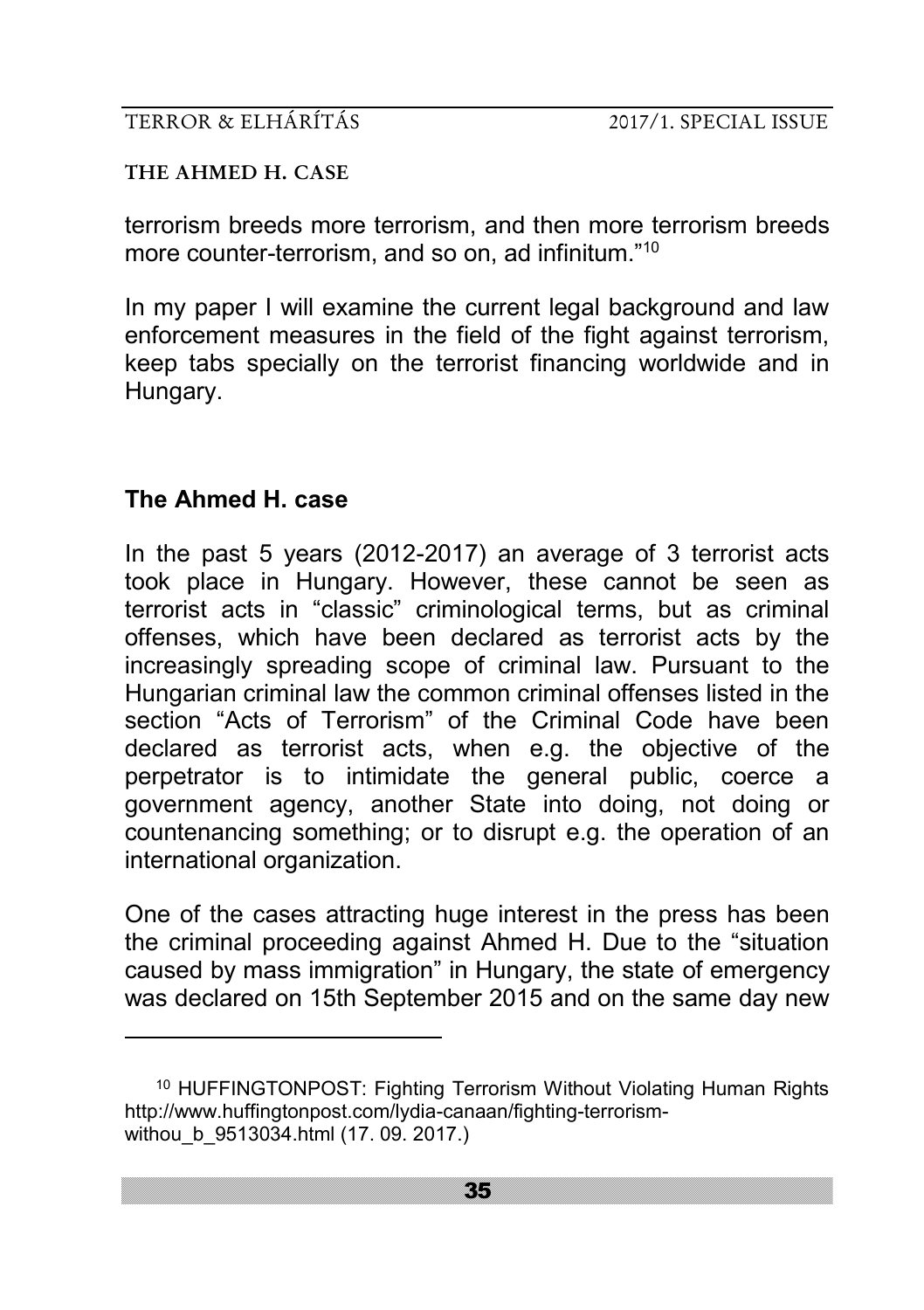#### **THE AHMED H. CASE**

rules in asylum and criminal law became applicable. This reform on the Asylum Act obliges refugees to file their asylum requests within one of the newly established transit zones along side the Schengen external borders. The transit zones on the Hungarian-Serbian border - Röszke and Tompa - opened on 15th September 2015, but in the beginning only hundred requests were allowed per day. The border crossing at Röszke, where thousands were previously able to enter the EU per day, was basically closed overnight. As a consequence, thousands of people were trapped; not able to move forward anymore and not knowing what was happening.<sup>11</sup>

After declaring the state of emergency as a consequence of mass immigration hundreds of migrants assembled on the Serbian side of the road border crossing Röszke-Horgos on the 16th of September 2015. The peaceful minded groups of people with the aim to enter Hungary became aggressive over time, trying to tear down the fence, some of them throwing stones at the policemen on the Hungarian side. Many policemen were injured during the confrontation. According to the judgement of the Court of First Instance Ahmed H. threatened with breaking down the cordon and attacking the police. The suspect has addressed the mass several times with a megaphone, threw stones at the police three times himself and has illegally entered Hungary after opening the gate closing down the crossing point. Ahmed H. then returned to the Serbian side and could only be detained 3 days later. According to prosecution this act has to be considered a terrorist act because the suspect did use force against the representative of public authority in order to force the police to let him enter the country.

<u>.</u>

<sup>11</sup> http://no-racism.net/article/5234 (17. 09. 2017.)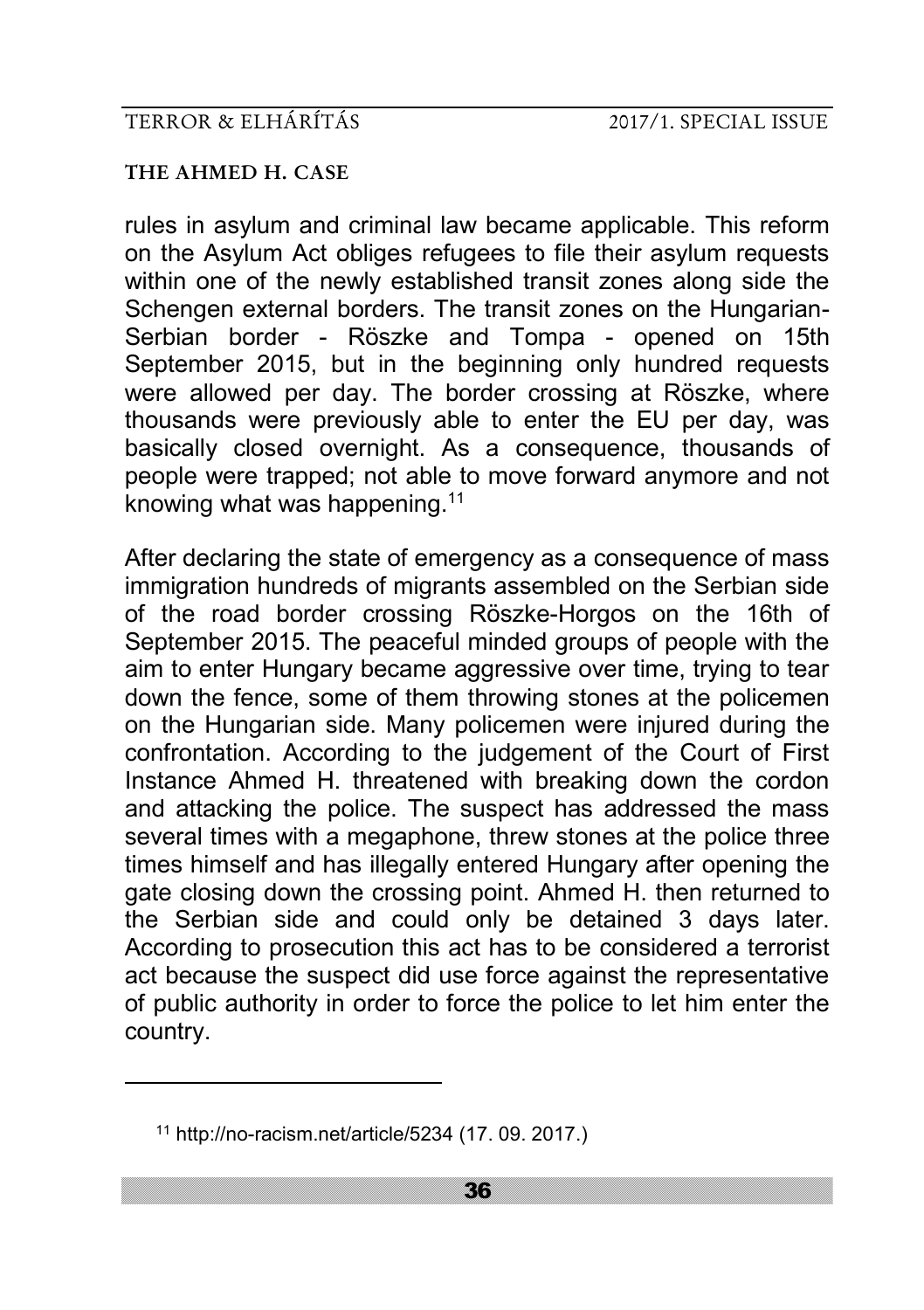#### **THE AHMED H. CASE**

On 30th November 2016 Ahmed H. was convicted in Szeged to 10 years imprisonment on account of illegally crossing the border and a terrorist offense. In addition, he was expelled from the Hungarian state territory indefinitely. On 15th June 2017 the appeal hearing took place in Szeged: resulting in the procedure being resubmitted to the first instance court, whilst the accused remains in pre-trial detention. Ahmed H. has been detained since September 2015 and has therefore been imprisoned for almost 2 years now. In addition to national press and 2 representatives of the international media, Amnesty International Hungary, one delegate of the Swiss Democratic Lawyers (ELDH member organization) and supporters of Ahmed H. were also present and attended the hearing.<sup>12</sup>

Pursuant to Hungarian criminal law what Ahmed H. committed is a terrorist act. The perpetrator of Syrian nationality was convicted of a terrorist act and of the illegal crossing of the border at first instance by the General Court of Szeged. As a consequence, he was sentenced to imprisonment of 10 years in a high secured prison and has been expelled from Hungary. The Court of Appeal of Szeged repealed the decision. The proceeding is still ongoing in the autumn of 2017.

In Hungary, the detection and prevention of terrorist acts falls within the correspondence of the Counter Terrorism Centre [Hungarian name: Terrorelhárítási Központ, TEK]. This state agency is specialized on prosecution and intelligence service. Pursuant to the relevant legislation (Government decree 295/2010. (XII. 22.) its main tasks are as follows:

<u>.</u>

<sup>12</sup> http://no-racism.net/article/5234 (17. 09. 2017.)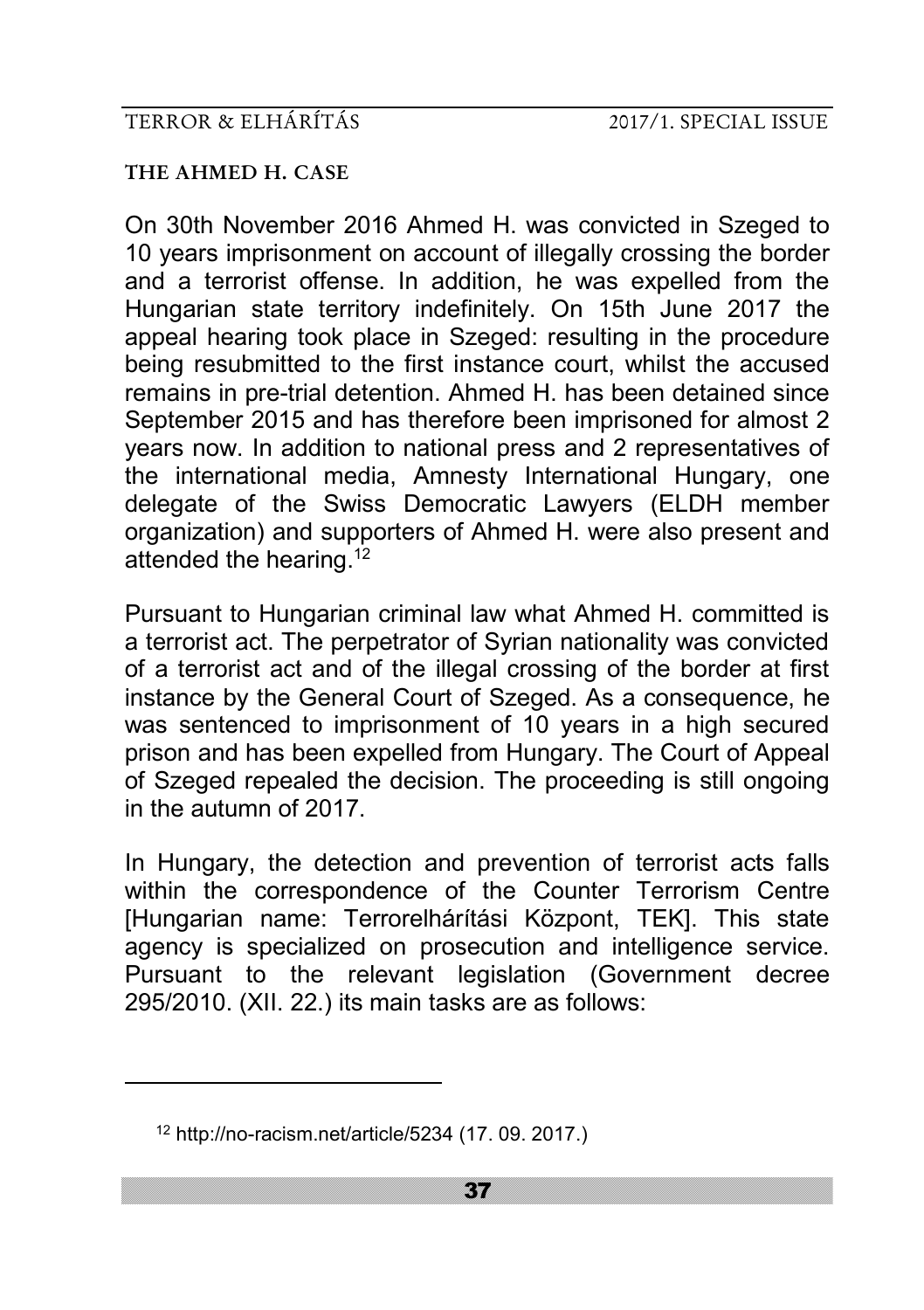### **THE AHMED H. CASE**

a) It analyses and evaluates the threat of terrorism on Hungary.

b) It organises and coordinates the activity of state agencies for the prevention of and response on terrorist acts, performs preparational, implementation and administrative tasks in connection with the Counter Terrorism Centre.

c) It contributes towards developing the national program on the protection of critical infrastructure, evaluating the level of threat and the elaboration of plans on security action plans, furthermore  $-$  according to a specific contract  $-$ , it is responsible for the protection of the critical infrastructure being important in terms of terrorist threats.

d) Pursuant to the government decree on the protection of individuals and designated establishments it provides protection for the General Prosecutor and the Prime Minister, and fulfils other tasks regarding the protection of persons, which were temporarily or on case-by-case basis assigned to it by the Minister of Policing.

At intelligence level the Counter Terrorism Centre (TEK) plays an essential role. Although they can use the police powers under the Chapter 7 of the 1994 Police Act (covert operations), the TEK does not conduct investigations, but operates exclusively in the area of collecting intelligence. Their sources include human intelligence, financial intelligence, technical intelligence (telephone/wiretapping, internet and other communication surveillance) and foreign counterpart information. The information is classified until the TEK decides to file a report on suspicion of terrorism-related offences to the law enforcement authorities. Though the TEK has not yet specifically focused on financing terrorism, this aspect has come up in other intelligence actions, for instance with regard to suspicions of business activities being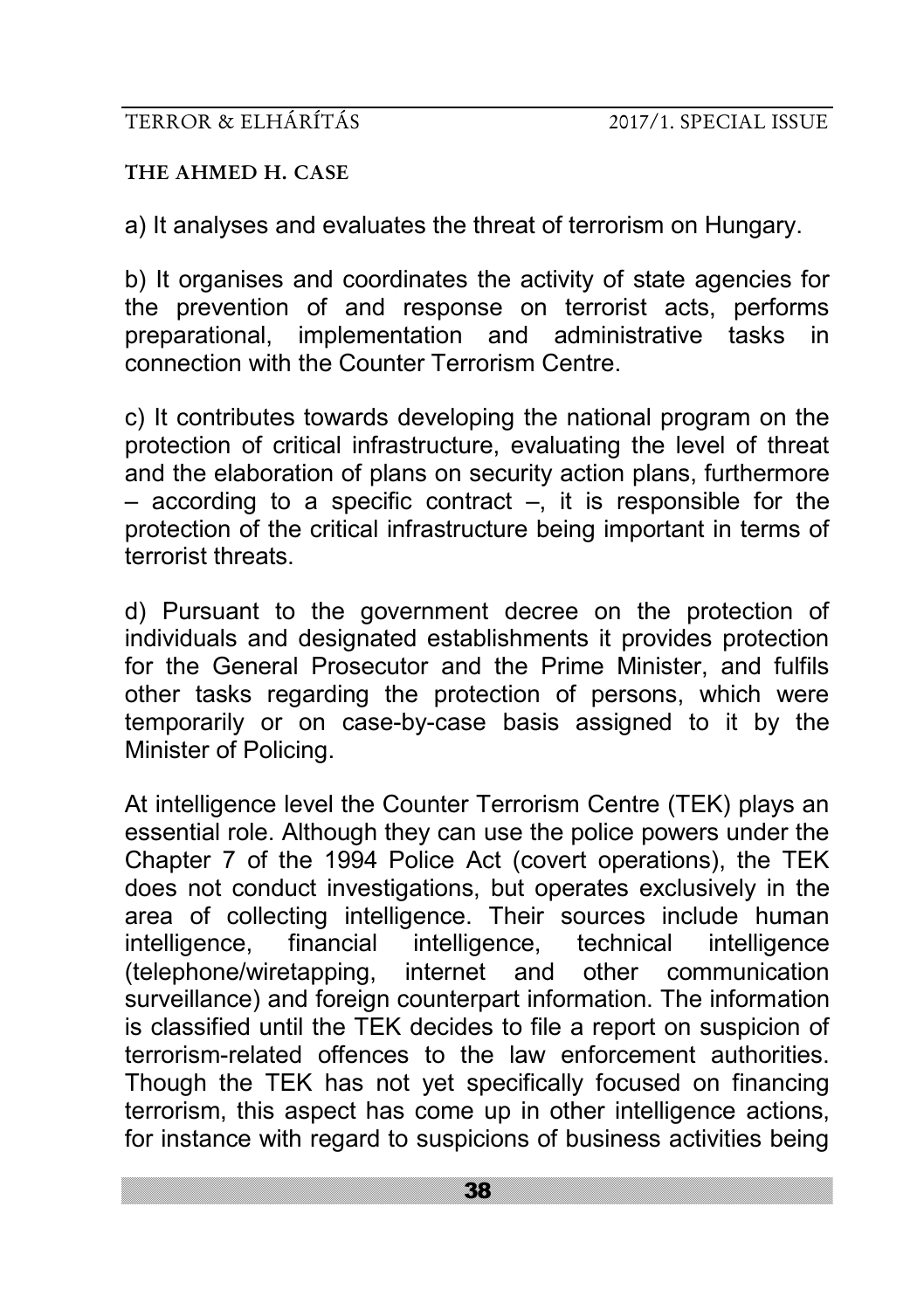**THE AHMED H. CASE**

used to financially support terrorist organisations (which were however later not confirmed). The TEK is clearly well-informed and aware of terrorist threats, even if until now it has not found concrete indications of terrorist-related activities and considers that there is not yet need for immediate action, while at the same time recognising the importance of raising awareness for the terrorist threat 13

## **Conclusions**

-

One reason for why no "traditional" terrorist attack took place in Hungary that needs to be highlighted is the effective operation of the Counter Terrorism Centre. This agency is subject to the responsibility of intervention before the commitment of a terrorist act and in this case misuse of firearms will be registered within the criminal statistics, as the perpetrator has been detained before he/she could commit a criminal offense with his/her illegally obtained firearm. Other possible reason could be that we had luck in the past decades. We cannot prove, what is right, but the point is the same: there was no serious terrorist attack in Hungary up to this day. This doesn't mean, that we don't have to prepare and we will never have a serious terrorist attack in the future in Hungary. We have to find the best practice and the balance between the human rights and the security in the next years too.

<sup>13</sup> http://www.fatf-gafi.org/media/fatf/documents/reports/mer-fsrb/MER-Hungary-2016.pdf (17. 09. 2017.)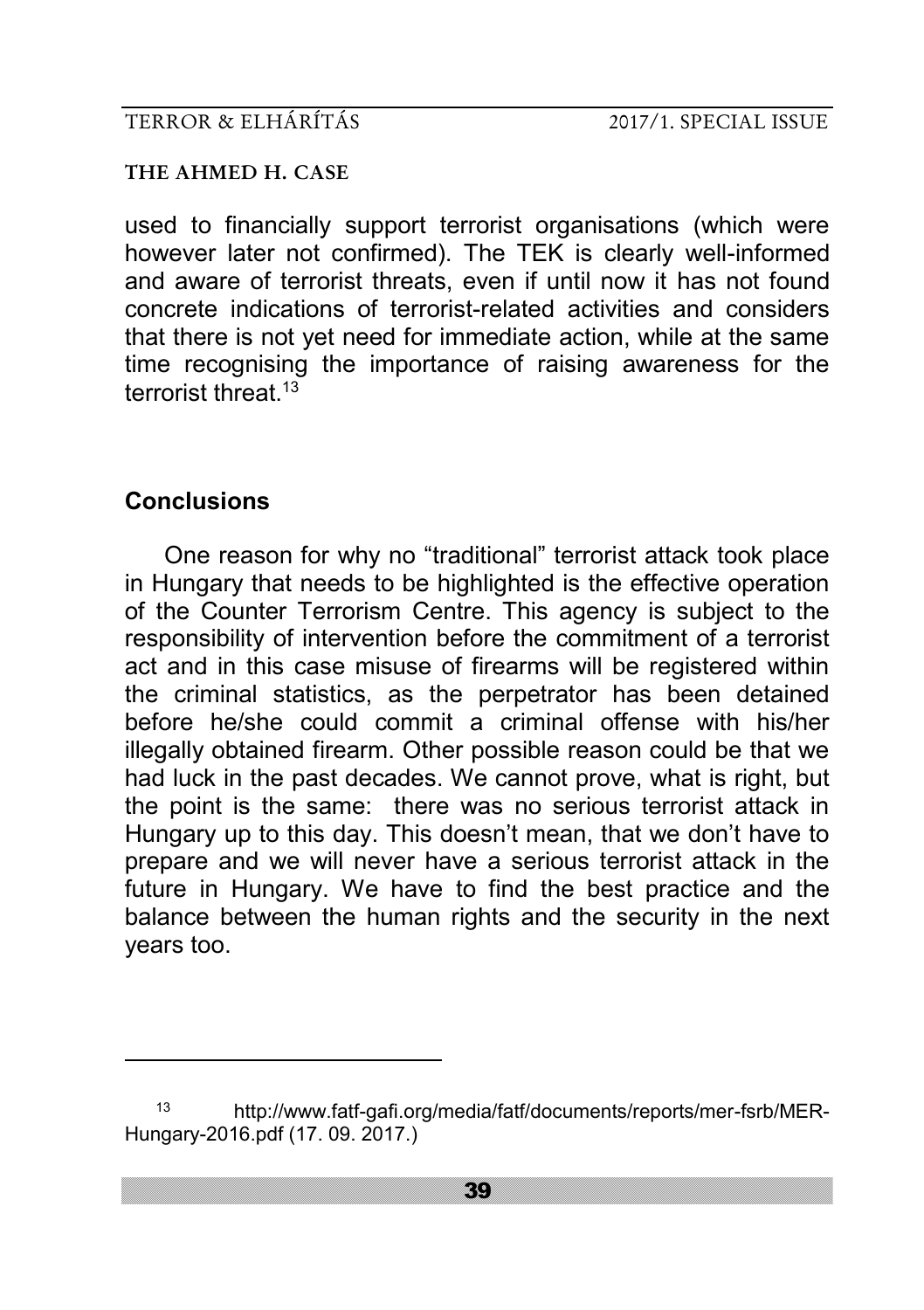**THE AHMED H. CASE**

### **References**

## **Printed sources**

- BELOVICS Ervin MOLNÁR Gábor Miklós SINKU Pál (2012): Büntetőjog II. a 2012. évi C törvény alapján *[Criminal Law II in accordance with Act 2012 C]* HVG-ORAC Lap- és Könyvkiadó Kft. Budapest. 471. o. (Hereinafter: Belovics-Molnár-Sinku: Büntetőjog II. a 2012. évi C törvény alapján)
- GERGELY Attila (1994): A terrorizmus természetrajza. [The nature of terrorism.] Kapu, 1994. 10-11. szám 92. o.
- KASZNÁR Attila (2017): A terrorizmus megjelenése Magyarországon az 1970-es és 1980-as években Terror & Elhárítás 2017. 1-2. szám 98-101. o.
- KORINEK László (2006): A terrorizmus. [Terrorism.] In: Kriminológia – Szakkriminológia [Criminology]: Eds: Gönczöl, K. – Kerezsi, K. – Korinek, L. – Lévay, M. CompLex Kiadó. Budapest. 447. o.
- KŐHALMI László (2015): Az önvédelmi korrupció koncepciója. Jura. 21. évf. 1. szám 65-69. o.
- LUBAN, David (2002): The War on Terrorism and the End of Human Rights (In: Philosophy & Public Policy Quarterly Vol 22. No. 3. 2002. 13. p.)
- SZÖVÉNYI György (1998): A terrorizmus jellegzetességei az ezredfordulón. [The characteristics of terrorism at the turn of the millennium] Európai Tükör, 1998. 3. szám 92. o.